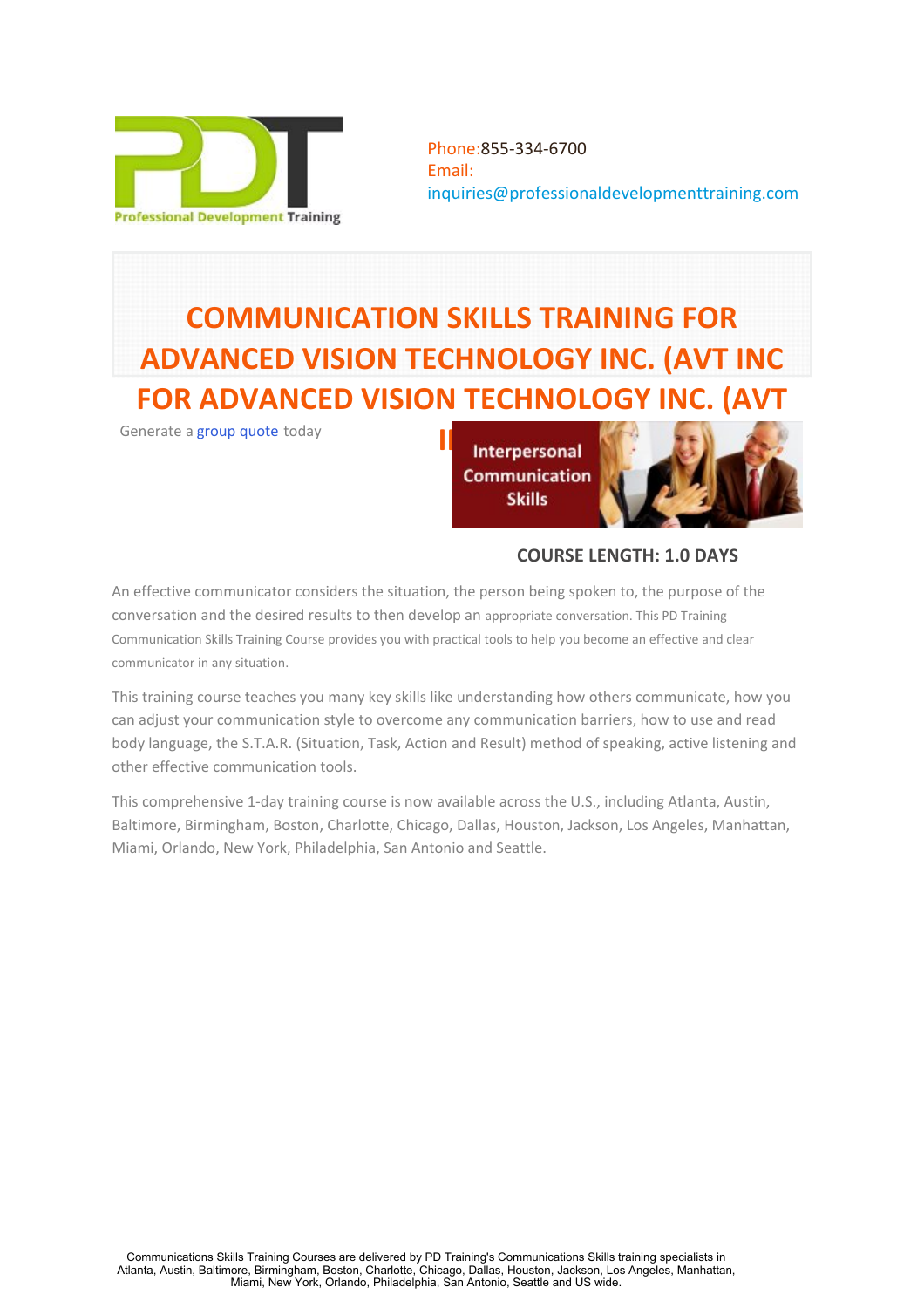# **COMMUNICATION SKILLS TRAINING FOR ADVANCED VISION TECHNOLOGY INC. (AVT INC FOR ADVANCED VISION TECHNOLOGY INC. (AVT INC COURSE OUTLINE**

# **FOREWORD**

Communication is a basic skill that affects all aspects of our lives. Our words, gestures, appearance and body language all "speak" volumes as to our intent, state of mind and attitude. Learning to recognize these conscious and unconscious cues, as well as paying attention to others' signals, makes us better communicators, leaders, partners, parents and friends.

This Effective Communications Training Course helps people learn to communicate more effectively, appropriately and clearly in all situations. This is a great course for everyone, as its benefits can have a positive impact on every aspect of life both at work and at home. Learn to understand how you communicate, how others communicate and how to adjust your communication style to meet their needs.

# **OUTCOMES**

# **By the end of this course, participants will:**

- Identify their Personality Type & communication preferences using our proprietary Profiling Tool
- Recognize other people's Personality Types & communication preferences
- Master adjusting one's own communication approach based on need
- Identify barriers to effective communication and how to overcome them
- $\blacktriangleright$  Effectively utilize tone
- Develop nonverbal & paraverbal communication skills
- Master the S.T.A.R. method for speaking on the spot
- Use body language appropriately
- Listen actively & effectively
- Gain insight into asking open questions
- Use appreciative inquiry as a communication tool
- $\blacktriangleright$  Establish common ground with others
- Use "I" messages
- Converse confidently and network with others

# **MODULES**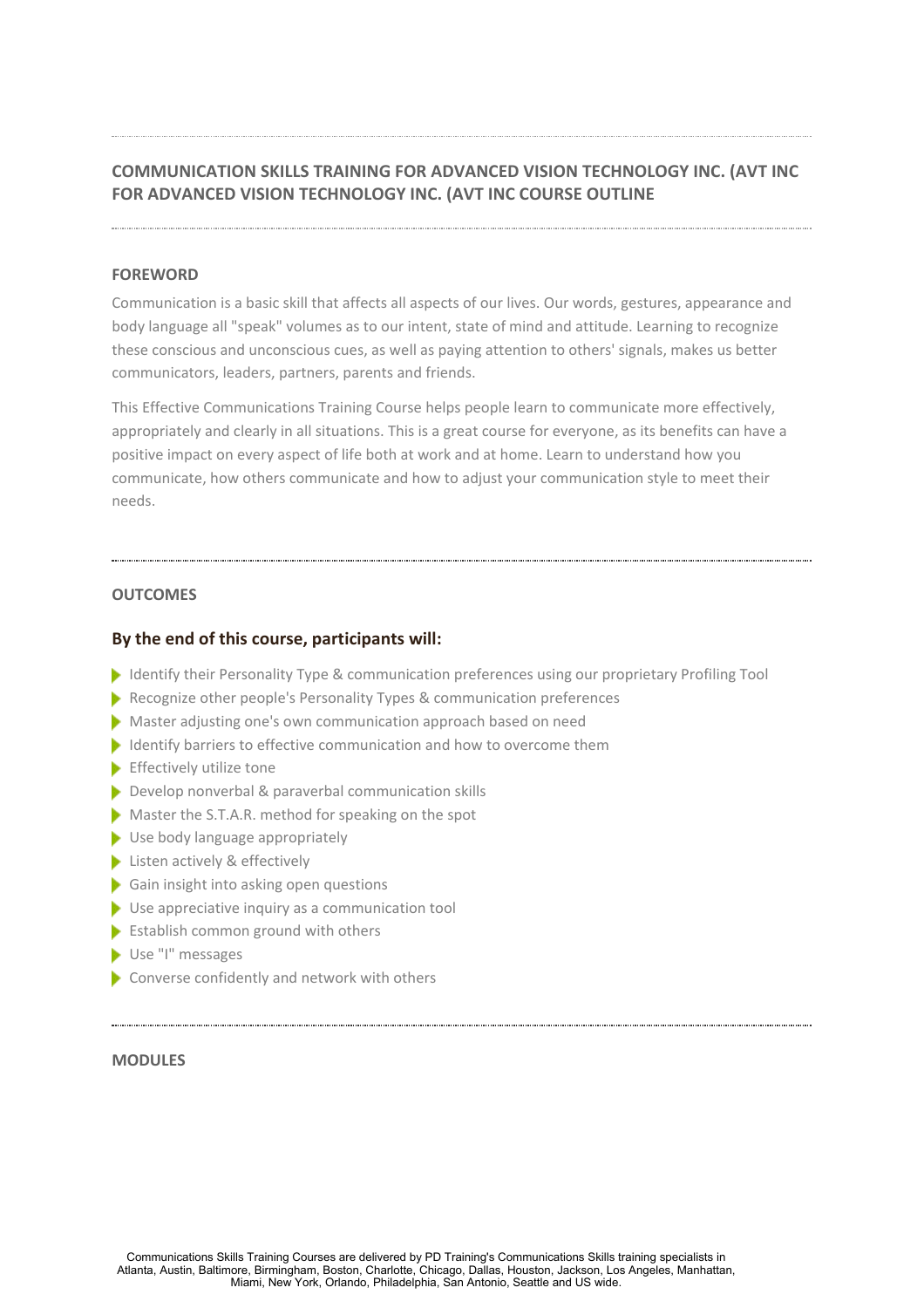#### Lesson 1: Getting to know yourself - LDP

- What is your personality type?
- What are your communication preferences?
- What are your communication tendencies?

#### Lesson 3: Understanding others - LDP

- What other personality types are out there?
- What are their communication preferences?
- What are their communication tendencies?

# Lesson 5: Making allowance for others personalities and circumstance

#### Consider your approach:

- What is the receiver's *personality type*?
- What type of message are you delivering?
- $\blacktriangleright$  Is sensitivity, personal touch, speed, evidence, privacy or public acknowledgement most important?
- Develop strategies for future application

# Lesson 7: Understanding Communication Barriers

- An Overview of Common Barriers
- **Language Barriers**
- Cultural Barriers
- Differences in Time and Place

# Lesson 9: Paraverbal Communication Skills

- 
- 
- 

# Lesson 11: Non-Verbal Communication Lesson 12: Conversational Psychology

- **Understanding the Mehrabian Study**
- 
- Interpreting Gestures

# Lesson 2: Speaking Like a S.T.A.R.

- $S =$  Situation
- $\blacktriangleright$  T = Task
- $A = Action$
- $R =$  Result
- Summary

#### Lesson 4: Active Listening Skills

- Seven Ways to Listen Better Today
- **Understanding Active Listening**
- Sending Good Signals to Others

# Lesson 6: Asking Good Questions

- Open Questions
- Closed Questions
- Probing Questions

### Lesson 8: Appreciative Inquiry

- The Purpose of AI
- The Four Stages
- Examples and Case Studies

#### Lesson 10: Mastering the Art of Conversation

- The Power of Pitch **Example 2018** Level One: Discussing General Topics
- The Truth about Tone Level Two: Sharing Ideas and Perspectives
- The Strength of Speed Level Three: Sharing Personal Experiences
	- Our Top Networking Tips

- **Inderstanding Precipitating Factors**
- All About Body Language Establishing Common Ground
	- Using "I" Messages